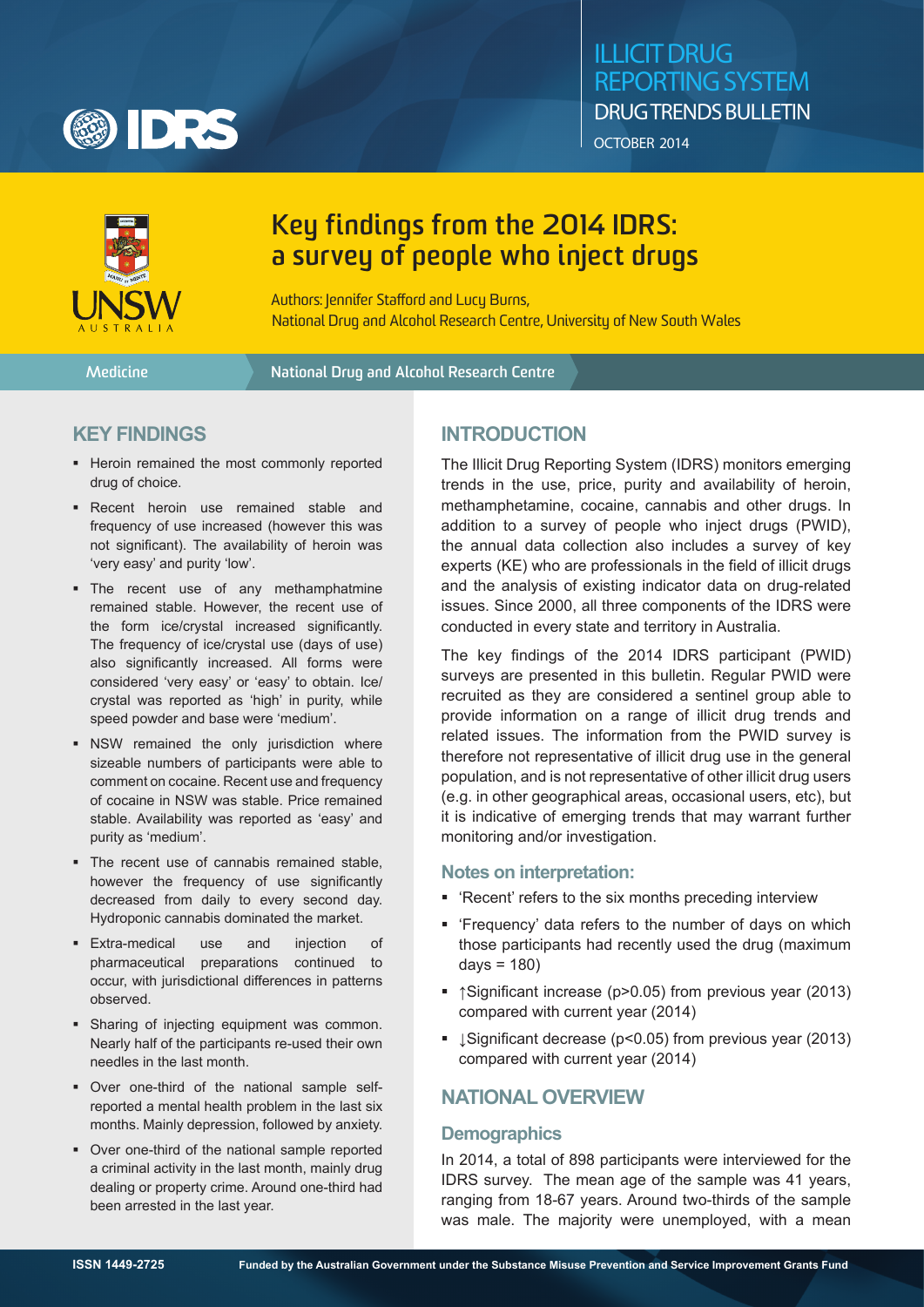**ODRS** 

income of \$416 per week. Nearly half of the sample reported being in current treatment (mainly methadone maintenance). Around half of the participants reported a prison history (Table 1).

## **Drug use patterns**

Among the national sample the mean age of first injecting was 20 years (range 5-60 years). The main drug of choice and drug injected most often in the last month was heroin followed by methamphetamines and morphine. These results are similar to the 2013 IDRS. Those reporting ic/cyrstal as the drug injected most often in the last month significantly increased between 2013 and 2014 (Table 1).

#### **Table 1: Demographic characteristics of the national sample, 2013-2014**

|                                                                                                                                                | <b>National</b>                                                              |                                                                 |
|------------------------------------------------------------------------------------------------------------------------------------------------|------------------------------------------------------------------------------|-----------------------------------------------------------------|
|                                                                                                                                                | 2013<br>$(N=887)$                                                            | 2014<br>$(N=898)$                                               |
| Mean age (years)                                                                                                                               | 40                                                                           | 41                                                              |
| % Male                                                                                                                                         | 64                                                                           | 69                                                              |
| % Unemployed                                                                                                                                   | 84                                                                           | 83                                                              |
| Mean income/week (\$)                                                                                                                          | $(N=871)$<br>\$392                                                           | $(N=882)$<br>\$416                                              |
| % Prison history                                                                                                                               | 56                                                                           | 55                                                              |
| % Currently in drug treatment                                                                                                                  | 47                                                                           | 47                                                              |
| Mean age first injected                                                                                                                        | 20                                                                           | 20                                                              |
| % Drug of choice                                                                                                                               |                                                                              |                                                                 |
| Heroin<br>Any methamphetamine <sup>#</sup><br>Speed<br><b>Base</b><br>Ice/crystal<br>Morphine<br>Oxycodone<br>Methadone<br>Cocaine<br>Cannabis | 53<br>23<br>10<br>$\overline{c}$<br>11<br>8<br>3<br>1<br>$\overline{2}$<br>5 | 50<br>24<br>8<br>$\overline{2}$<br>14<br>10<br>1<br>4<br>1<br>5 |
| % Drug injected most often in the last month                                                                                                   |                                                                              |                                                                 |
| Heroin<br>Any methamphetamine <sup>#</sup><br>Speed<br>Base                                                                                    | 40<br>25<br>8<br>$\overline{c}$                                              | 41<br>30<br>6<br>1                                              |
| Ice/crystal<br>Morphine<br>Oxycodone                                                                                                           | 15<br>17<br>5                                                                | 22 <sub>1</sub><br>16<br>2                                      |
| Methadone<br>Cocaine                                                                                                                           | 4<br>1                                                                       | 4<br><1                                                         |

Source: IDRS IDU participant interviews

# includes speed powder, base, ice/crystal and liquid methamphetamine

#### **Recent use**

#### **Heroin**

In 2014, around two-thirds (60%) of the national sample reported use in the preceding six months on a median of 72 days (Figure 1 and Table 2). Daily use was reported by 25% of recent heroin users (15% of the national sample). While the recent use of heroin was stable the frequency of use increased between 2013 and 2014 (60 days versus 72 days), however this difference was not significant.

#### **Methamphetamine**

Nationally, the recent use of any methamphetamine (speed, base or ice/crystal) remained stable. However, the recent use of the form ice/cystal significantly increased between 2013 and 2014 (p<0.05). The recent use of the forms speed and base remained stable (Figure 1 and Table 2). The 2013 National Drug Strategy Household Survey also found an increase in ice/cystral as the main form used among those who used any methamphatemine in the last 12 months (22% in 2010 to 50% in 2013; AIHW 2014). Data from the Australian Customs and Border Proptection Service also reported an increase in the number of dections and weight for ice/crsytal in 2012/13 (Australain Customs; Figure 2).

The recent use of each form varied among jurisdictions. Nationally, the frequency of use of any form of methamphetamine (by users) remained stable at 24 days; however the frequency of ice use significantly increased (12 days in 2013 to 20 days in 2014). The proportion of all participants who reported daily methamphetamine (among those recently used) use was relatively stable at 8% nationally (6% in 2013). Daily use of ice/crystal also remained stable.

#### **Cocaine**

The prevalence of cocaine use in the six months preceding interview was 15% or less in all jurisdictions except NSW where it was higher (32%). Nationally recent cocaine use was stable (12%, Figure 1 and Table 2). The frequency of cocaine use was also stable and remained low and sporadic in all other jurisdictions.

#### **Cannabis**

As in previous years of the IDRS, cannabis use among this group was common nationally (Figure 1 and Table 2). Frequency of cannabis use significantly decreased from 170 days in 2013 to 96 days in 2014. Cannabis remained readily available in all jurisdictions. Hydroponic cannabis dominated the market.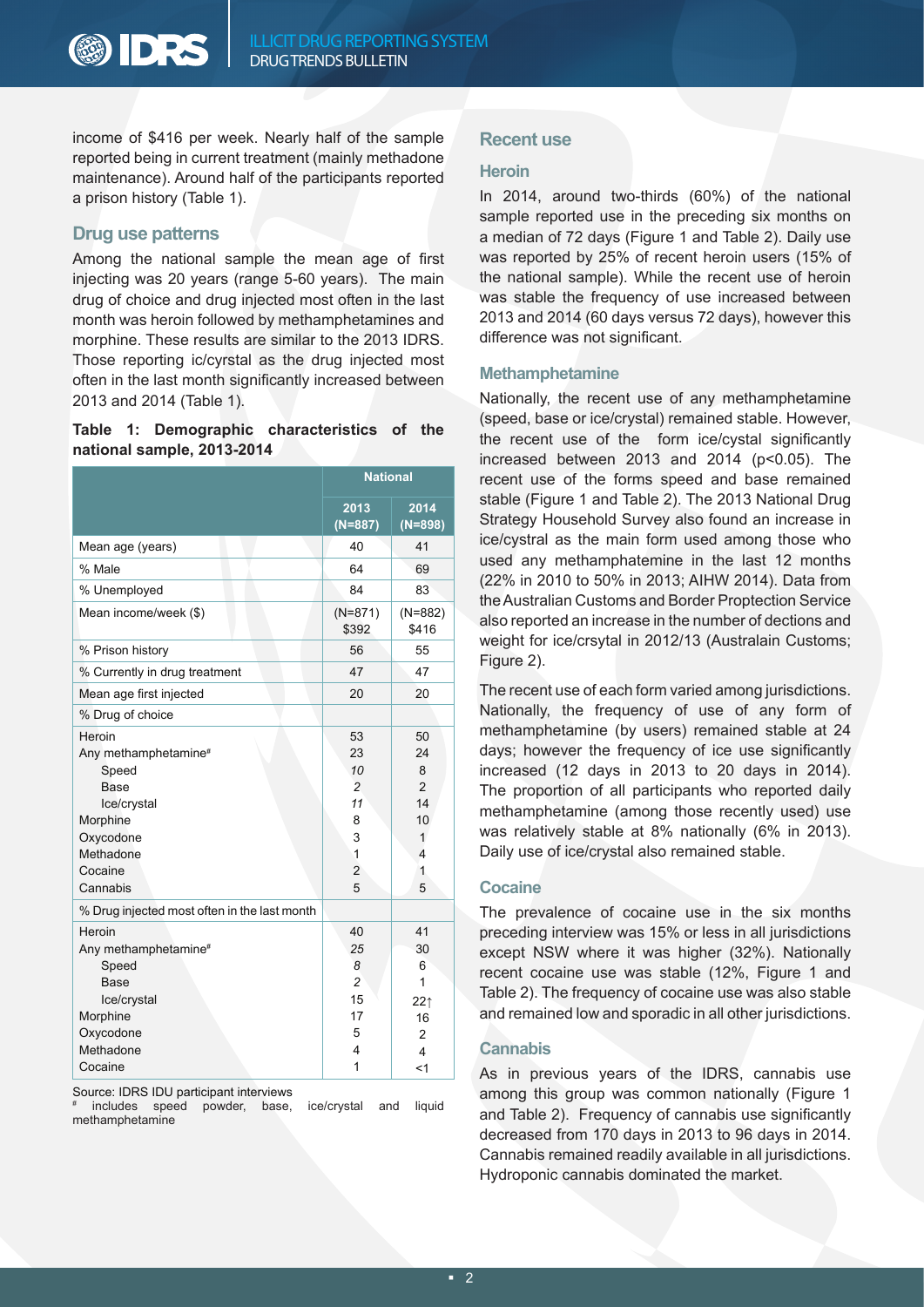**Figure 1: Recent use of heroin, any methamphetamine, cocaine and cannabis, nationally, 2000-2014**



Source: IDRS Injecting drug user interviews

**Figure 2: Weight and number of detections of crystalline methamphetamine (ice) made at the border by the Australian Customs and Border Protection Service, 2000/01-2012/13**



Source: Australia Custom and Border Protection Service

#### **Pharmaceuticals**

Morphine remained the most commonly injected pharmaceutical opioid among the national sample. Reports of this behaviour remained highest in the NT (84%) and TAS (71%), the jurisdictions where heroin has traditionally been the least available. Morphine and oxycodone injection remained stable over the last two years, from 35% in 2013 and 2014 (morphine) and 31% in 2013 to 28% in 2014 (oxycodone). Frequency of illicit use, as with all extra-medical use of opioid medication, remained sporadic.

**Table 2: Recent use of heroin, methamphetamine, cocaine and cannabis by participants who commented, nationally, 2013-2014**

|                                 | <b>National</b>   |                   |  |
|---------------------------------|-------------------|-------------------|--|
|                                 | 2013<br>$(N=887)$ | 2014<br>$(N=898)$ |  |
| % Recent use                    |                   |                   |  |
| Heroin                          | 60                | 60                |  |
| Any Methamphetamine#            | 66                | 70                |  |
| Speed                           | 34                | 30                |  |
| Base                            | 13                | 12                |  |
| Ice/crystal                     | 55                | 611               |  |
| Cocaine                         | 16                | 12                |  |
| Cannabis                        | 72                | 73                |  |
| Median days of use <sup>^</sup> |                   |                   |  |
| Heroin                          | 60                | 72                |  |
| Any Methamphetamine#            | 24                | 24                |  |
| Speed                           | 10                | 6                 |  |
| Base                            | 6                 | $\epsilon$        |  |
| Ice/crystal                     | 12                | 20 <sub>1</sub>   |  |
| Cocaine                         | 3                 | $\mathcal{P}$     |  |
| Cannabis                        | 170               | 96↓               |  |

Source: IDRS IDU participant interviews

# includes speed powder, base, ice/crystal and liquid methamphetamine

among those who had used; maximum number of days, i.e. daily  $use = 180$ 

|                      | . .           |                     |             | . .            |                 |                |             |
|----------------------|---------------|---------------------|-------------|----------------|-----------------|----------------|-------------|
|                      | <b>Heroin</b> | Methamphetamine     |             | <b>Cocaine</b> | <b>Cannabis</b> |                |             |
|                      |               | <b>Speed powder</b> | <b>Base</b> | Ice/crystal    |                 | <b>Hydro</b>   | <b>Bush</b> |
| % Availability (n)   | $(N=515)$     | $(N=192)$           | $(N=79)$    | $(N=451)$      | $(N=53)$        | $(N=485)$      | $(N=211)$   |
| Very easy            | 50            | 34                  | 34          | 49             | 34              | 51             | 29          |
| Easy                 | 39            | 51                  | 49          | 42             | 38              | 40             | 43          |
| <b>Difficult</b>     | 10            | 14                  | 11          | 9              | 25              | 9              | 26          |
| Very difficult       | 2             | 2                   | 5           | $\mathbf{0}$   | $\overline{4}$  | 0              | 2           |
| % Purity/potency (n) | $(N=499)$     | $(N=192)$           | $(N=76)$    | $(N=441)$      | $(N=51)$        | $(N=479)$      | $(N=205)$   |
| High                 | 10            | 29                  | 31          | 40             | 29              | 55             | 22          |
| Medium               | 30            | 37                  | 32          | 31             | 33              | 32             | 54          |
| Low                  | 46            | 20                  | 20          | 12             | 26              | $\mathfrak{B}$ | 11          |
| <b>Fluctuates</b>    | 13            | 15                  | 17          | 17             | 12              | 10             | 14          |
|                      |               |                     |             |                |                 |                |             |

#### **Table 3: Recent use and perceptions of current availability and purity/potency of heroin, methamphetamine, cocaine and cannabis by participants who commented, nationally, 2014**

Source: IDRS participant interviews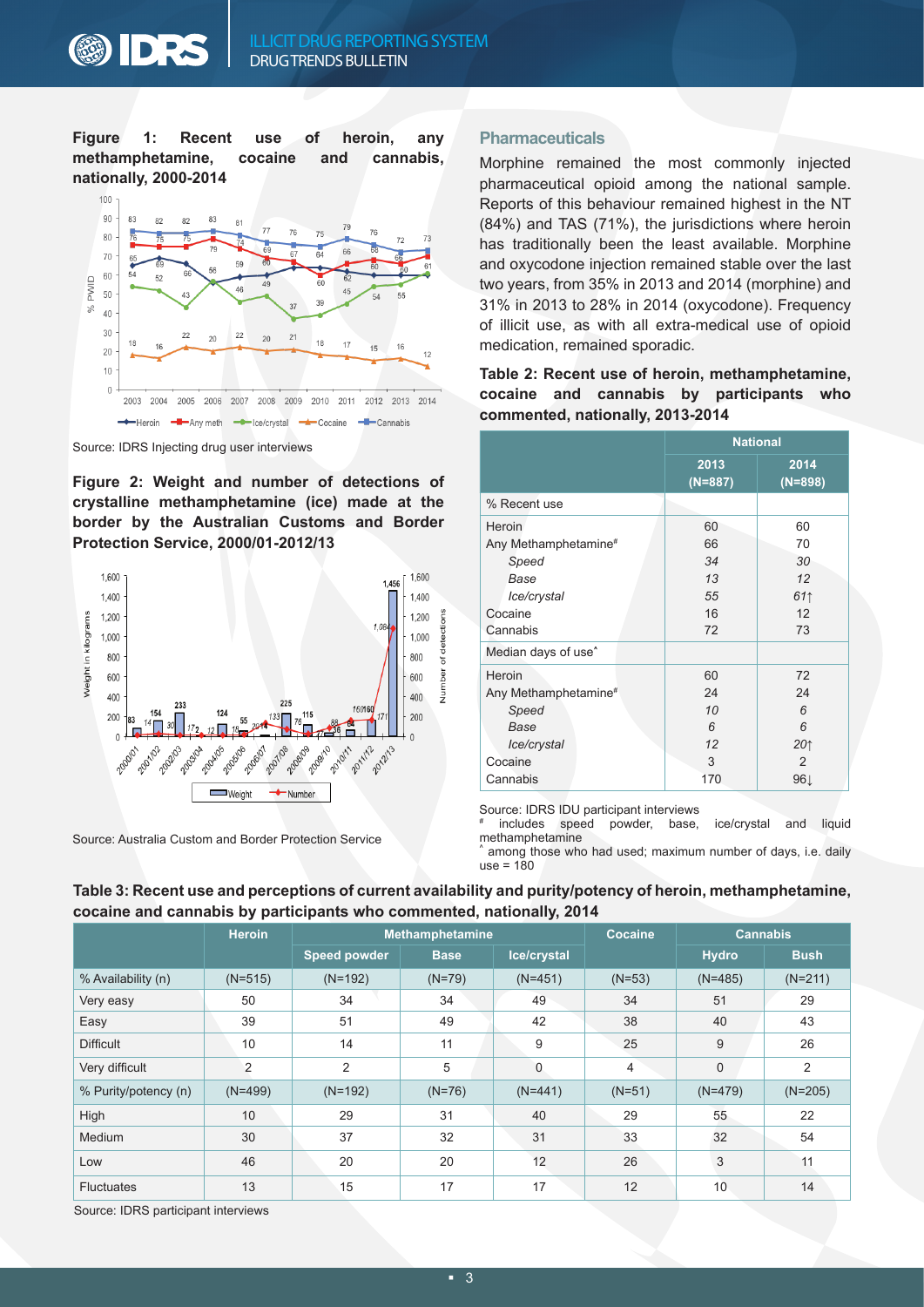

Use of benzodiazepines (typically by swallowing) remained common among this sample at 63% (result includes benzodiazepines used as prescribed). By contrast, benzodiazepine injection was relatively uncommon, a behaviour reported by 4% of the national sample (6% in 2013).

#### **Price, purity and availability**

#### **Heroin**

The price of heroin varied among the jurisdictions ranging from \$250 to \$600 for a gram and \$50 to \$100 for a cap. The availability of heroin was reported as either 'very easy' to obtain in the last six months. Purity varied with the majority of jurisdictions reporting purity as either 'low' (Table 3).

#### **Methamphetamine**

Prices for speed powder, base and ice/crystal varied across jurisdictions. Overall, the three main forms of methamphetamine were generally considered 'very easy' or 'easy' to obtain, with percentages between 9-14% nationally also reporting all forms as 'difficult' to obtain. Of the three forms, ice/crystal was reported to be of 'high' purity, while speed powder and base were commonly reported to be 'medium' (Table 3).

#### **Cocaine**

The price of a cap of cocaine remained stable at \$50 in NSW, which remained the only jurisdiction where sufficient numbers (i.e. >10 people) were able to comment. The availability of cocaine was reported as 'easy' to obtain and the purity as 'medium' (Table 3).

#### **Cannabis**

The price per gram varied by type (hydroponic or bush cannabis) and by jurisdiction. Hydroponically grown cannabis continued to dominate the market. The use of bush (outdoor grown) cannabis was also noted in all jurisdictions. The availability of hydroponic cannabis was reported as 'very easy' to obtain while bush cannabis was reported as 'easy'. The potency of hydroponic cannabis continued to be rated as 'high' and bush cannabis as 'medium' (Table 3).

#### **Injecting risk behaviours**

Among the national sample, similar proportions to the 2013 IDRS reported either borrowing a needle or lending a needle in the last month. Twenty-five percent of participants reported sharing injecting equipment (excluding needles). The main equipment shared among those who reported sharing other injecting equipment were spoons and tourniquets (76% and 23% respectively). Nearly half of the national sample reported re-using their own needle in the last month. The proportion of participants re-using their own injecting equipment remained fairly stable (52% in 2013 and 56% in 2014). Among those who re-used their own injecting equipment the majority reported reusing spoons (81%), followed by tourniquets (40%). The arm was reported as the last site of injection (76%; Table 4).

#### **Self-reported mental health**

Over one-third of the national sample self-reported a mental health problem in the last six months. The most common self-reported mental health problem was depression, followed by anxiety. Of those with a self-reported mental health problem, 72% reported attending a health professional for their mental health problem (Table 5). No significant differences were found between years.

#### **Table 4: Injecting risk behaviour in last month, 2013-2014**

|                                                                                            | <b>National</b>                                        |                                                                  |
|--------------------------------------------------------------------------------------------|--------------------------------------------------------|------------------------------------------------------------------|
|                                                                                            | 2013<br>$(N=887)$                                      | 2014<br>$(N=898)$                                                |
| % Borrowed a needle                                                                        | 7                                                      | 6                                                                |
| % Lent a needle                                                                            | 11                                                     | 12                                                               |
| % Shared other injecting equipment <sup>#*</sup>                                           | 24                                                     | 25                                                               |
| % Re-used own needle                                                                       | 40                                                     | 41                                                               |
| % Re-used own injecting equipment                                                          | 52                                                     | 56                                                               |
| % Injecting equipment reused <sup>#</sup> (n)                                              | $(N=465)$                                              | $(N=507)$                                                        |
| Spoons<br><b>Filters</b><br>Tourniquets<br>Water<br>Swabs<br><b>Wheel filters</b><br>Other | 81<br>11<br>40<br>15<br>$\overline{2}$<br>1<br>1       | 81<br>9<br>40<br>15<br>3<br>4<br>$\overline{2}$                  |
| % Last site of injection (n)                                                               | $(N=859)$                                              | $(N=868)$                                                        |
| Arm<br>Leg<br>Hand<br>Foot<br>Groin<br><b>Neck</b>                                         | 74<br>6<br>13<br>$\overline{2}$<br>$\overline{2}$<br>3 | 76<br>$\overline{\mathcal{L}}$<br>13<br>2<br>$\overline{2}$<br>3 |
| Other                                                                                      | $\overline{1}$                                         | 1                                                                |

Source: IDRS Injecting drug user interviews # includes spoons, water, tourniquets and filters

## **Criminal activity**

Thirty-eight percent of the national sample reported a criminal activity in the last month. The most common criminal activity reported was drug dealing and property crime. Over one-third of the sample had been arrested in the last 12 months (Table 6). No significant differences were found between years for crime in the last month and arrested in the last 12 months.